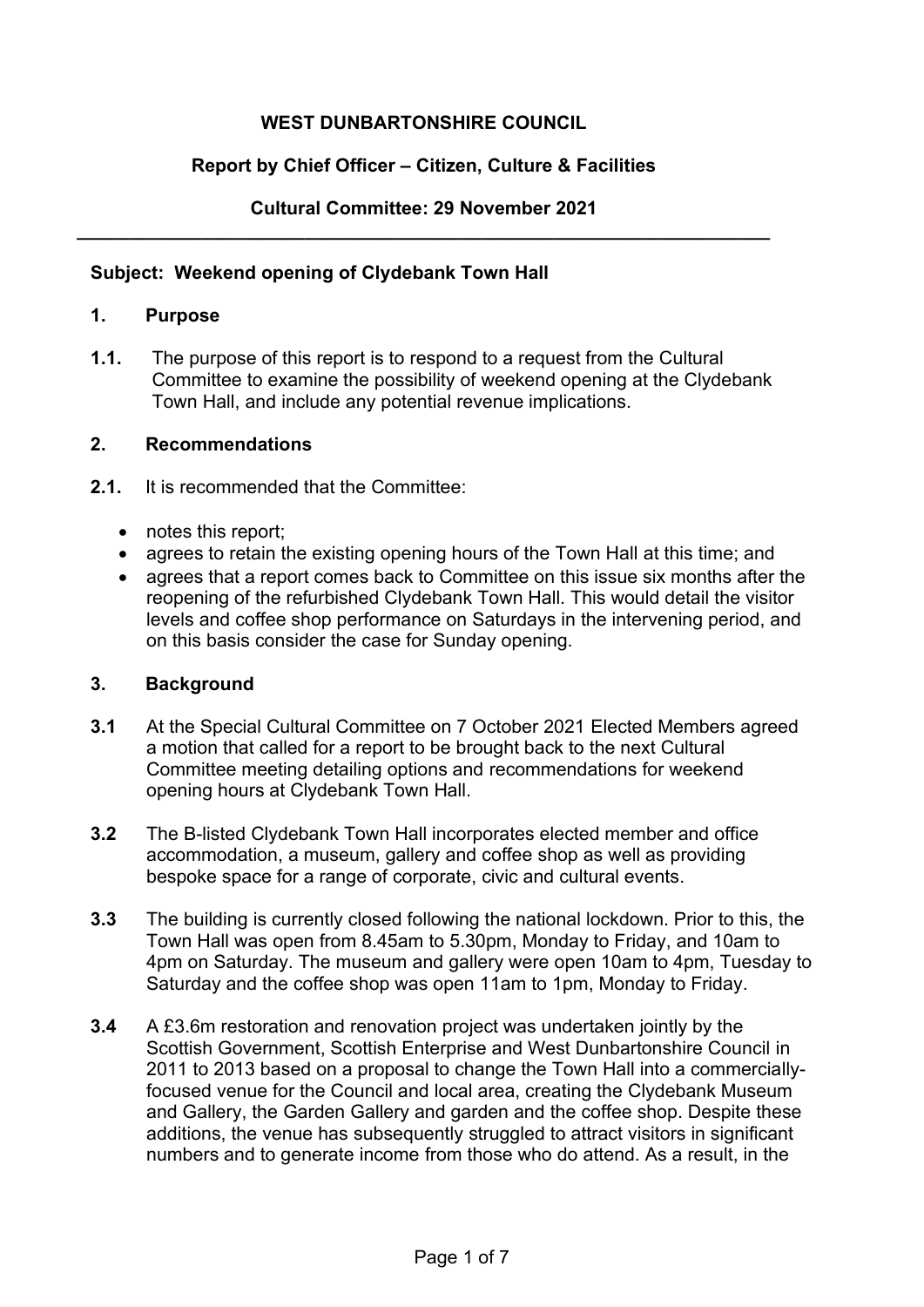years leading up to the pandemic officers focussed on event bookings in order to attract revenue and achieve income targets.

- **3.5** The report to Cultural Committee in November 2019 on the Town Hall refurbishment outlined a number of issues behind this lack of footfall. These included the small size of the museum and gallery which inhibited the ability to attract prestigious exhibitions on a regular basis. This meant the exhibitions that were displayed tended to be more modest and less able to attract visitors from across West Dunbartonshire and beyond. Footfall was on average less than 10 people per day and the numbers differed very little between weekdays and weekends.
- **3.6** This low footfall undermined the business case for the coffee shop which was predicated on a regular flow of visitors to the museum and gallery. With only a handful of daily customers and takings of as little as £11 per day this provided an unsustainable performance level. Staffing costs and food waste mean this represents an inefficient use of resources.
- **3.7** In addition the original Coffee Shop location between the existing Museum and Lesser Hall suffered from a lack of natural light and no view making it an illdefined venue. This contributed to the failure to attract regular non-museum customers.
- **3.8** Committee agreed to resolve these issues in November 2019 and February 2021 by removing the coffee shop from its existing location to allow for the creation of an expanded and upgraded gallery space. This larger and more modern facility could attract more prestigious exhibitions, and in turn, higher levels of footfall to the Town Hall. In addition the coffee shop would have become a self-service facility in the more attractive garden gallery with views and easy access to the re-landscaped Town Hall garden.
- **3.9** In August and October 2021 the Cultural Committee agreed motions which changed the plans for the Town Hall. These included not accepting the concept design for the new gallery area as previously agreed, and instead proceeding with an amended design of the booth area to create a partitioned space. This partitioned space is not supported by climate control technology – as is the case in the original gallery spaces - making it unsuitable for the display of high-quality artwork. In addition the Cultural Committee and the Town Hall Working Group have also indicated that they wish to maintain largely static art exhibitions in the current Gallery 1, 2 and 4. These are to include a display of the Council's Scottish Colourist collection, the soon-to-be-purchased 20<sup>th</sup> Century Women's Artists, and a new Children's Museum. While these are undoubtedly quality displays, it is the view of officers that there is a risk that visitor numbers will fall in the medium and long-term because once an individual has seen these static exhibitions once or twice they are unlikely to return on a regular basis. Once climate control measures have been installed in the Garden Gallery, it may be possible in future to attract touring exhibitions to this space. This will not be an option in 2022/23 as there are a number of wedding bookings in the Garden Gallery throughout the year which would need to be fulfilled. With this in mind, and based on performance levels outlined at 3.5, officers ,would expect to see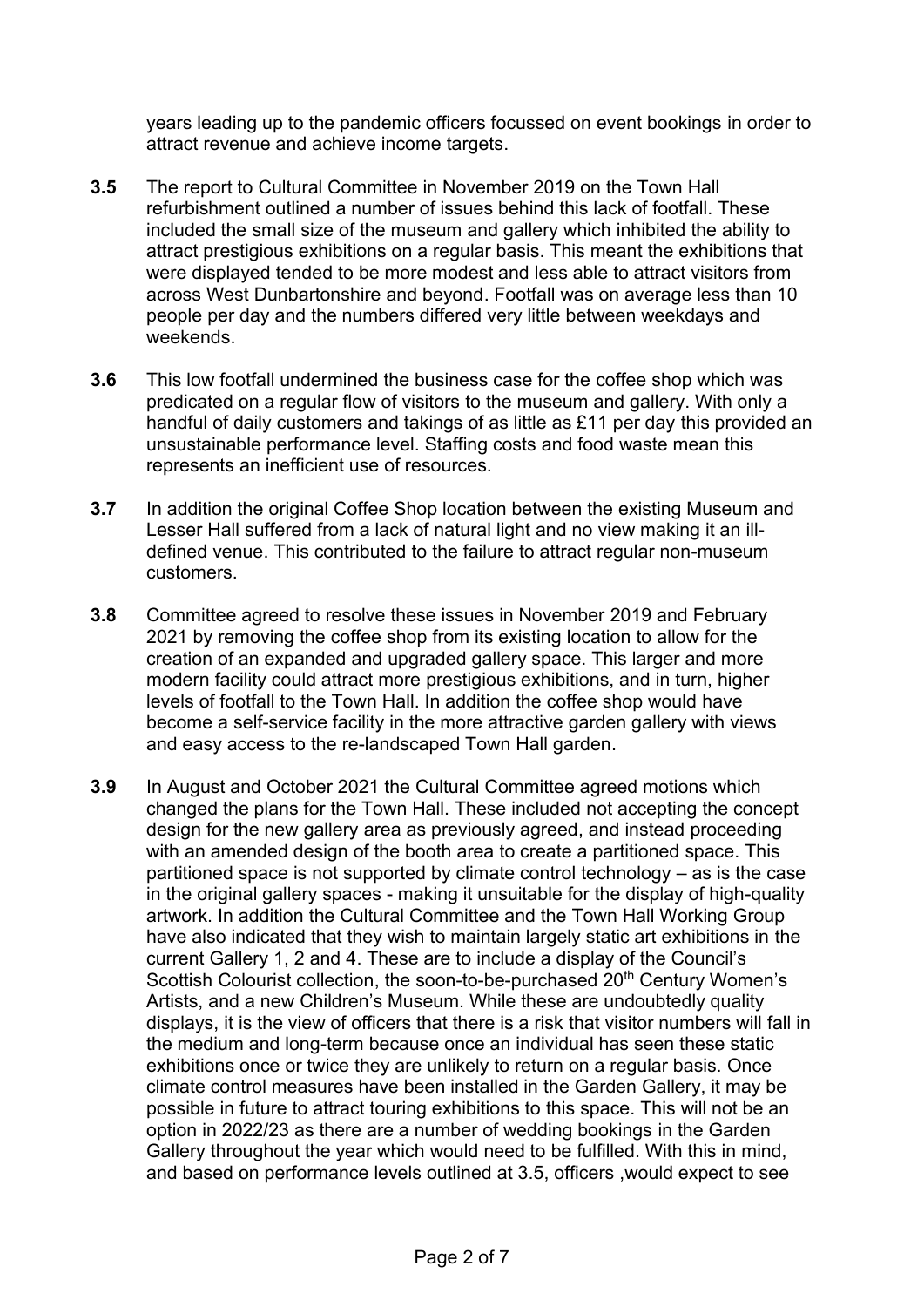around 10 additional visitors per week by opening on a Sunday in the next financial year.

**3.10** In addition members agreed a motion to retain the coffee shop's existing location between the museum and gallery and the Lesser Hall, and to keep it staffed rather than self-service. This coffee shop layout will be smaller than the original and it is anticipated it will have a reduced seating capacity for customers. As a result officers believe there is a risk that the coffee shop performance will stay at previous levels.

## **4. Main Issues**

- **4.1** In preparation of this report officers contacted 17 Town Halls across Scotland - including Glasgow City Halls, Greenock Town Hall, Milngavie Town Hall, and Ayr Town Hall. Of these only three were open to the public – except for event bookings - on a Saturday (Paisley Town Hall , Stornoway and Rutherglen). None were open to the public on a Sunday. Officers tried to contact a further 15 Town Halls but the venues did not answer the telephone and there was no information on their website.
- **4.2** In response to the request of Committee for officers to detail options and recommendations for weekend opening at Clydebank Town Hall, officers have settled on two possible options for consideration. It should be recognised that both would put significant pressure on the employees who would work on these Sundays. This is because on any Sunday morning after a large wedding or other event in the Main Hall there is likely to be a significant clean-up required in order to get the building ready for a public opening. Should there be any issues with the building then getting fast responses on a Sunday morning is going to be challenging and cause further anxiety for staff. This also could lead to dissatisfaction from members of the public who might visit the building and find it not at the standard they would usually expect. This hopefully illustrates the competing challenges of the building as officers attempt to provide an events space, a civic space, a museum gallery, a coffee shop, and accommodation for Elected Members and Members Services.

## **Option 1 – Full Opening**

- **4.3** The Town Hall could move to a full 7-day-a-week operation in order that members of the public could visit the museum and gallery and the coffee shop on any given day.
- **4.4** Officers have recently finalised a new employee structure at the Town Hall. The intention was that this structure would include enough employees to cover the existing opening hours of the Town Hall. In response to a motion agreed at Cultural Committee for a staffed coffee shop, two part-time Catering Assistants will be added to the proposed structure and recruitment completed once Council has considered its budget for 2022/23 in March 2022.
- **4.5** If Elected Members wished to see a full 7-day operation then officers would need to recruit an additional number of employees to cover the extra hours, and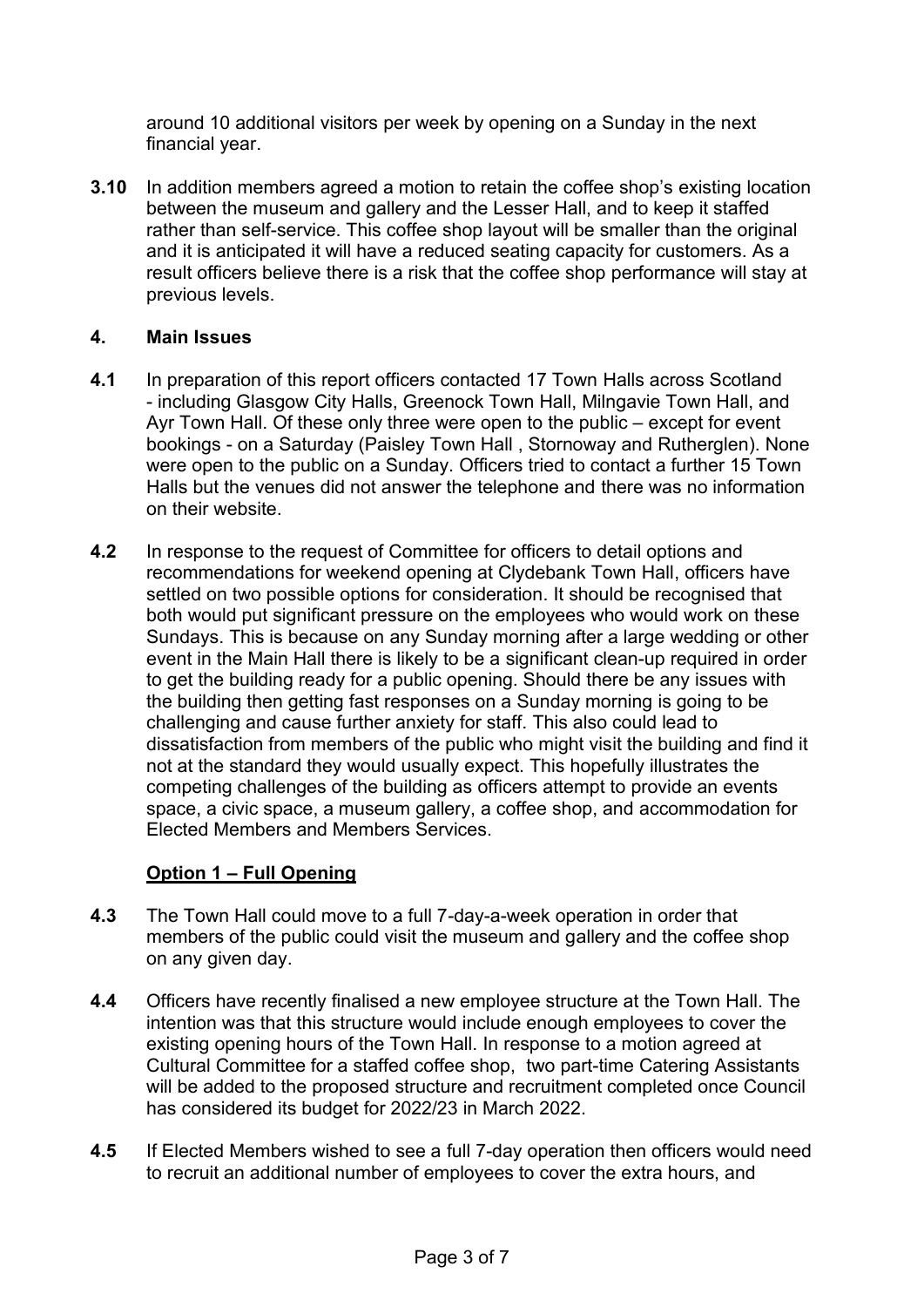mitigate the risk of any complications with the Working Time Regulations 1998. In effect this would be the creation of a second operational team to work Fridays to Sundays and support the existing team. It is estimated that this would cost up to approximately £115,000 per year. There would also likely be some increase in property costs, such as utility bills. It is difficult to accurately estimate this, however, as an indicative figure the building currently costs around £200 daily for heating, lighting and electricity. As a result there would be an estimated £10,000 additional annual cost for utilities following this decision, with limited income to offset. As a result this option would require approximately £125,000 of additional costs to be added to the revenue budget being prepared for 2022/23.

# **Option 2 – Changed Opening Hours**

- **4.6** The Town Hall Working Group has previously discussed the potential to close the building to the public on Mondays and Tuesdays in order to facilitate opening on Sundays. In considering this approach it needs to be remembered that the Town Hall provides office accommodation Monday to Friday for Elected Members and Elected Member Support Services. As a result even a closure to the public early in the week would still create a scenario where the building was operational 7-day-a-week. The full team would not be required at work when the building was closed to the public, but there would still need to be a Facilities Assistant as well as a Team Leader onsite. It is estimated that this expanded team would cost approximately £30,000 per year. In addition, closing on a Monday and Tuesday and opening on a Sunday would mean there was one less day per week than present to undertake events at the Town Hall. In addition, there would be one day less to meet event organisers on site for tours to secure future bookings. As a result there is likely to be an impact on future income targets. There would also be the previously mentioned increased property costs. In total, this option would create additional revenue costs of approximately £50,000 per year.
- **4.7** In Option 2 there would also be staffing implications as existing employees have contracts in place for Monday to Friday, and Monday to Saturday working. To move up to five employees to new work patterns would require a contractual change. It is possible that these employees may not wish to move to permanent weekend working and as such there could be employee relations issues. This might ultimately lead to employees being displaced onto the SWITCH policy to find alternative roles.
- **4.8** The background information in this report illustrates that it appears unlikely the Town Hall will see a significant sustained rise in visitor numbers following its reopening after refurbishment. In addition, the coffee shop has been proven to incur costs which far outweigh its income and therefore any decision to extend its opening hours further would be a financial burden on the Council. As such it is recommended that the existing hours remain as these include access for the public on Saturdays to cater for residents and visitors who work during the week. Previous visiting patterns also show that there was no difference in visitor numbers on a weekday compared to a Saturday. This move would also not have any negative impact on the Council revenue budget.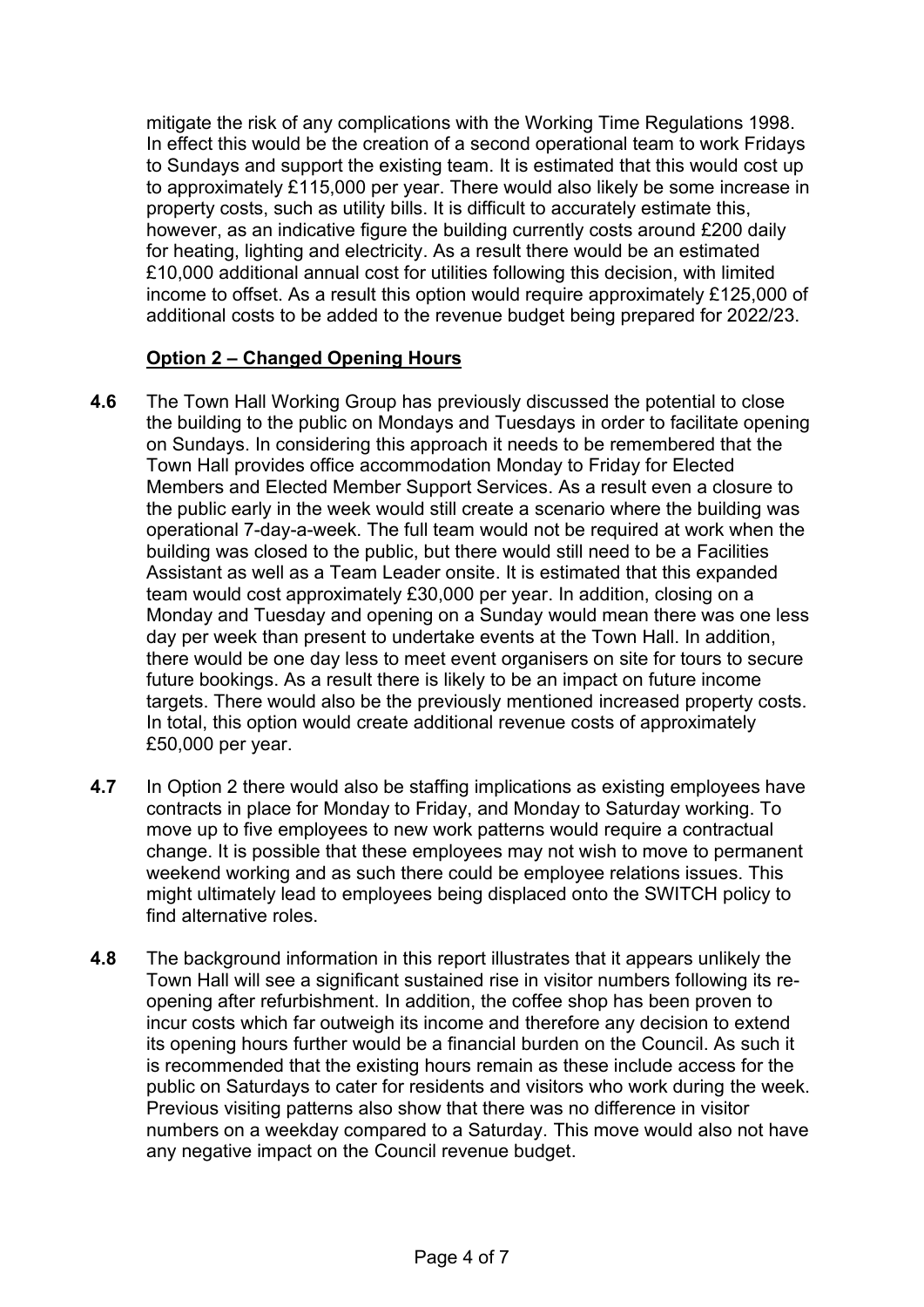**4.9** Officers acknowledge the interest from Elected Members in exploring Sunday opening at the Town Hall, and the aspiration for it to become a busy visitor destination. Towards this ambition, officers could bring a further report to Committee six months after the re-opening of the Town Hall following refurbishment. This could explore whether visitor levels had exceeded expectations in this period, and how the coffee shop was performing. This information would then allow Committee to be in a more informed position about the case for weekend opening.

## **5 People Implications**

- **5.1** There are no people implications with the officer recommendation.
- **5.2** If Committee wished to open on Sundays using either option outlined in the Main Issues then there would be an increased level of pressure on employees working Sunday mornings for the reasons outlined at 4.2.
- **5.3** If Committee opted for Option 1 then there would be a recruitment process to appoint an additional part-time team to cover Friday to Sunday. This is likely to involve seven posts.
- **5.4** If Committee opted for Option 2 then this would require a contractual change for up to five existing employees. The implication of this was outlined at 4.7. There would also be a recruitment process for two part-time posts to cover Monday to Wednesday operation at the Town Hall.
- **5.5** If Committee opted for Option 1 or Option 2 then these changes would need to take effect in 2022/23 to allow for the contractual discussions with employees and parallel recruitment processes.

### **6 Financial & Procurement Implications**

- **6.1** If Committee agrees with the recommendations of this report there will be no budget implication for the Council.
- **6.2** If Committee agrees to progress with Option 1 (full opening) then there will be an estimated additional revenue cost of £125,000 per year.
- **6.3** If Committee agrees to progress with Option 2 (public closure on Mon/Tue) then there will be an estimated additional revenue cost of £50,000 per year.
- **6.4** The Cultural Committee has delegated powers to implement its functions, remit and responsibilities as detailed above. The additional revenue costs would need to be considered by Council when the 2022/23 budget is agreed in March 2022.
- **6.5** There are no procurement implications from this report.
- **7 Risk Analysis**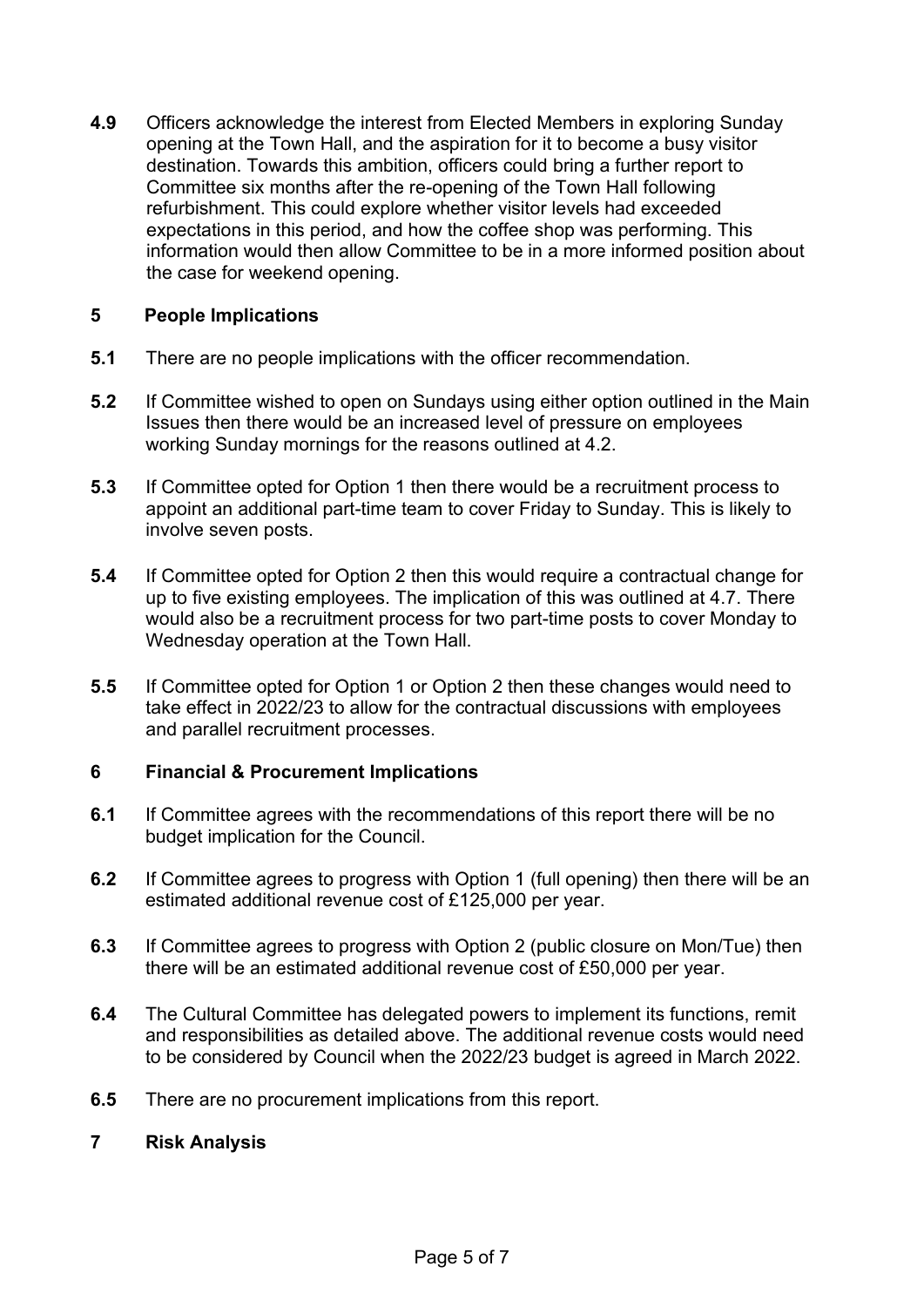- **7.1** There is a risk that not opening on a Sunday reduces the opportunity for those who work during the week to visit the Museum and Gallery at the Town Hall. This is mitigated by the fact that the building is open to the public on Saturdays, with limited demand, and by the fact that visitor numbers have previously been broadly the same on weekdays and on Saturdays.
- **7.2** There is a risk that the additional revenue cost of weekend opening may not be matched by significantly increased visitor numbers. This could lead to concerns over the Best Value of such an approach.

## **8 Equalities Impact Assessment (EIA)**

**8.1** An Equality Impact Assessment was undertaken and this highlighted that opening a public building seven days a week could be viewed as increasing access. However, opening an additional day would make only a marginal difference, given the building is already open six days and visitor numbers are limited. The equality impact has been examined and there is no impact from retaining the current position. There is a potential negative impact on one equality group, namely women, should committee move to seven day opening depending on which option is taken.

### **9 Consultation**

**9.1** This report has been consulted on with Finance, Legal and Procurement.

### **10 Strategic Assessment**

- **10.1** The proposals within this report are linked to the following strategic priorities:
	- Efficient and effective frontline services that improve the everyday lives of residents.

**Malcolm Bennie Strategic Lead – Communications, Culture, Communities & Facilities Date: 25, October 2021** 

| <b>Person to Contact:</b> | <b>Malcolm Bennie</b><br><b>Strategic Lead for Communications, Culture,</b><br><b>Communities &amp; Facilities</b><br><b>16 Church Street</b> |
|---------------------------|-----------------------------------------------------------------------------------------------------------------------------------------------|
|                           | Dumbarton, G82 1QL<br>Malcolm.bennie@west-dunbarton.gov.uk                                                                                    |
| <b>Appendix:</b>          | <b>Equality Impact Assessment</b>                                                                                                             |

\_\_\_\_\_\_\_\_\_\_\_\_\_\_\_\_\_\_\_\_\_\_\_\_\_\_\_\_\_\_\_\_\_\_\_\_\_\_\_\_\_\_\_\_\_\_\_\_\_\_\_\_\_\_\_\_\_\_\_\_\_\_\_\_